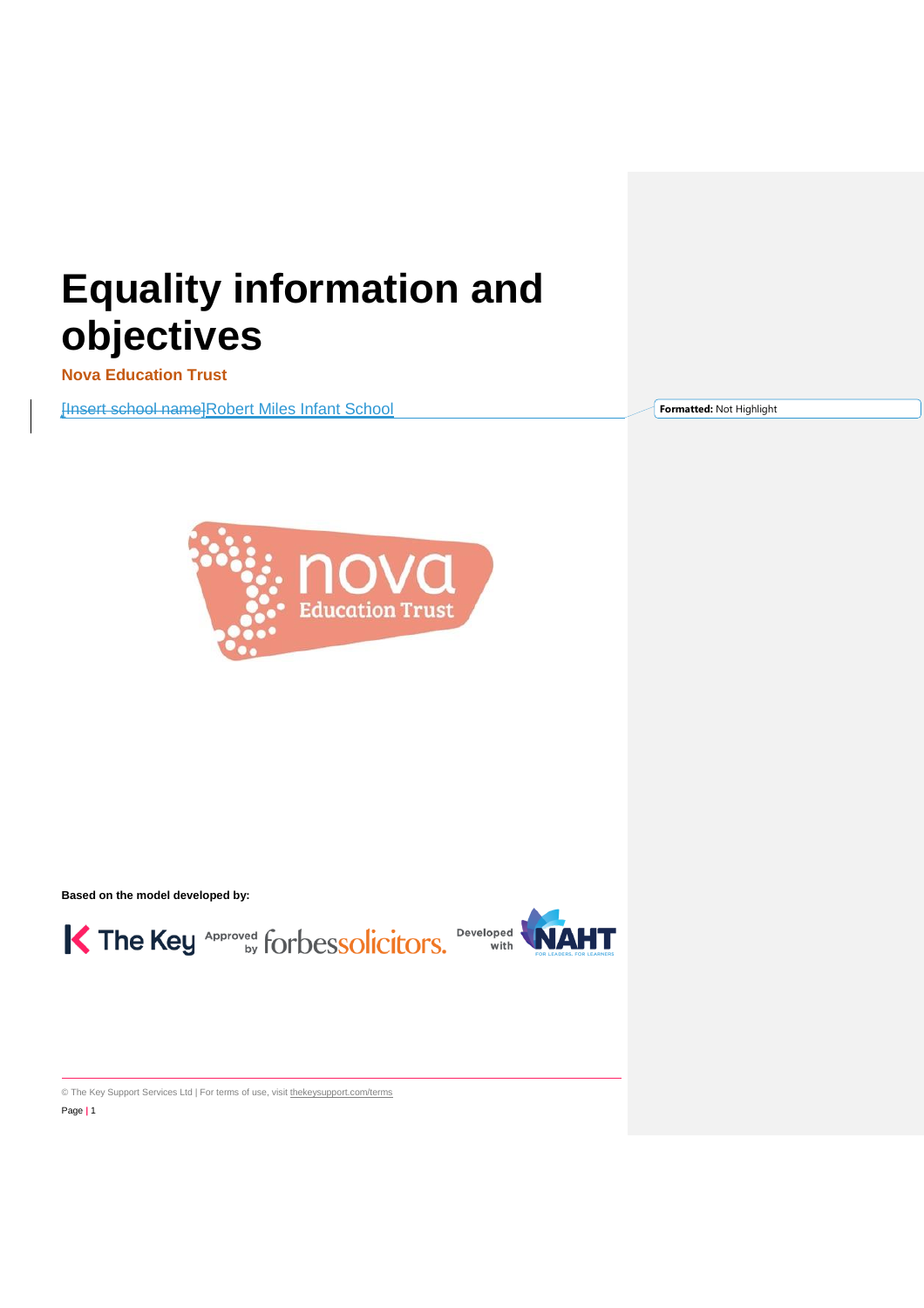| Approved by:        | <b>Hamel</b> S Adams<br><b>Date:</b> [Date]25 November | <b>Formatted: Not Highlight</b> |
|---------------------|--------------------------------------------------------|---------------------------------|
|                     | 2021                                                   | <b>Formatted: Not Highlight</b> |
|                     |                                                        |                                 |
| Last reviewed on:   | <b>IDatel7 December 2021 at LGB</b>                    | <b>Formatted: Not Highlight</b> |
|                     |                                                        |                                 |
| Next review due by: | <b>{Date}December 2022</b>                             | <b>Formatted: Not Highlight</b> |

## **Contents**

| $1.$ Aims                                     |    |
|-----------------------------------------------|----|
|                                               |    |
|                                               |    |
|                                               |    |
|                                               |    |
|                                               |    |
|                                               | 65 |
|                                               |    |
|                                               |    |
|                                               |    |
| 1. Aims                                       |    |
| egislation and guidance                       |    |
|                                               |    |
|                                               |    |
|                                               |    |
|                                               |    |
| 7. Equality considerations in decision-making |    |
| Equality objectives                           |    |
| 9. Monitoring arrangements                    |    |
| 10. Links with other policies                 |    |

1. **Please adapt the parts highlighted in yellow for your school context before sending to your LGB for approval in the Autumn Term 2021-22. Please contact Alys Finch**  .<br>Presh the contents list so that the page numbers are correct. (Right-click anywhere

This policy sets out our approach to equality and the equality objectives for Nova Education Trust. Section 8 also sets out the equality objectives for Frame of school]. Robert Miles Infant School

on the contents list, click on 'Update field', then select 'Update entire table' and 'OK')

**Formatted:** Not Highlight **Formatted:** Not Highlight

© The Key Support Services Ltd | [thekeysupport.com/terms](https://thekeysupport.com/terms-of-use)

Action and then delete this text contents of this box: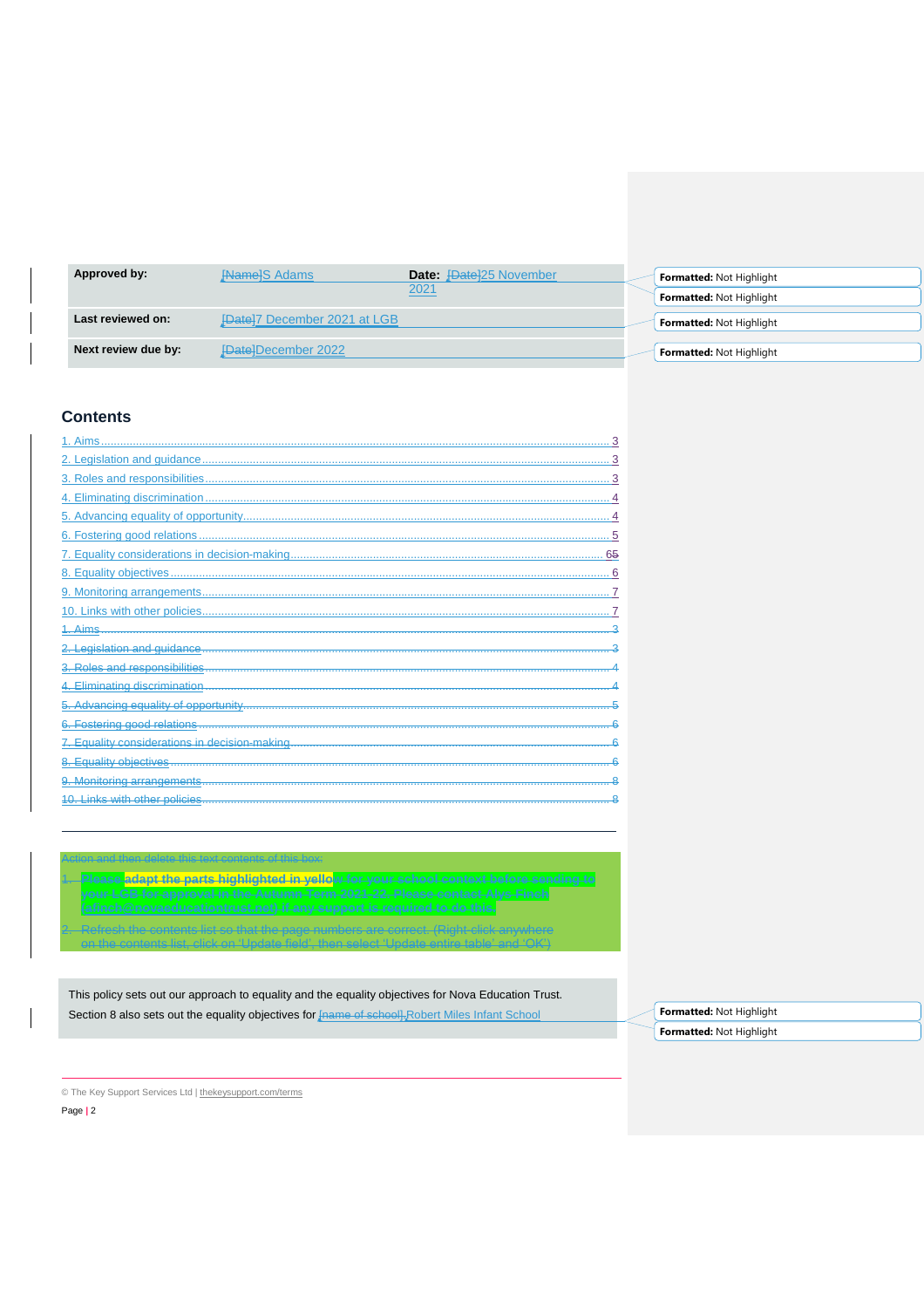#### <span id="page-2-0"></span>**1. Aims**

Our Trust aims to meet its obligations under the public sector equality duty by having due regard to the need to:

- Eliminate discrimination and other conduct that is prohibited by the Equality Act 2010
- Advance equality of opportunity between people who share a protected characteristic and people who do not share it
- Foster good relations across all characteristics between people who share a protected characteristic and people who do not share it

#### <span id="page-2-1"></span>**2. Legislation and guidance**

This document meets the requirements under the following legislation:

- [The Equality Act 2010,](http://www.legislation.gov.uk/ukpga/2010/15/contents) which introduced the public sector equality duty and protects people from discrimination
- [The Equality Act 2010 \(Specific Duties\) Regulations 2011,](http://www.legislation.gov.uk/uksi/2011/2260/contents/made) which require schools to publish information to demonstrate how they are complying with the public sector equality duty and to publish equality objectives

This document is also based on the [Department for Education \(DfE\) advice for schools on the Equality](https://www.gov.uk/government/publications/equality-act-2010-advice-for-schools) Act, the [technical guidance for schools from the Equality and Human Rights Commission](https://www.equalityhumanrights.com/en/publication-download/technical-guidance-schools-england) and [guidance from the](https://www.gov.uk/government/publications/public-sector-quick-start-guide-to-the-specific-duties)  [Government Equalities Office on meeting the specific duties that support the public sector equality duty.](https://www.gov.uk/government/publications/public-sector-quick-start-guide-to-the-specific-duties) 

This document also complies with our funding agreement and articles of association.

## <span id="page-2-2"></span>**3. Roles and responsibilities**

#### **3.1 The Board of Trustees**

The Board of Trustees will:

- Ensure that the equality information as set out in this statement is published and communicated throughout the Trust, including to Local Governing Bodies, staff, pupils and parents, and that they are reviewed and updated at least once every 4 years
- Delegate responsibility for monitoring the achievement of the objectives on a daily basis to the Head of School and Local Governing Body for each school.

#### **3.2 The Local Governing Bodies**

For their schools, the Local Governing Bodies will:

- Meet with the designated member of staff for equality every term, and other relevant staff members, to discuss any issues and how these are being addressed
- Ensure they are familiar with all relevant legislation and the contents of this document
- Attend appropriate equality and diversity training
- Report back to the full board of trustees regarding any issues

## **3.3 The Head of School**

The Head of School will, for their school: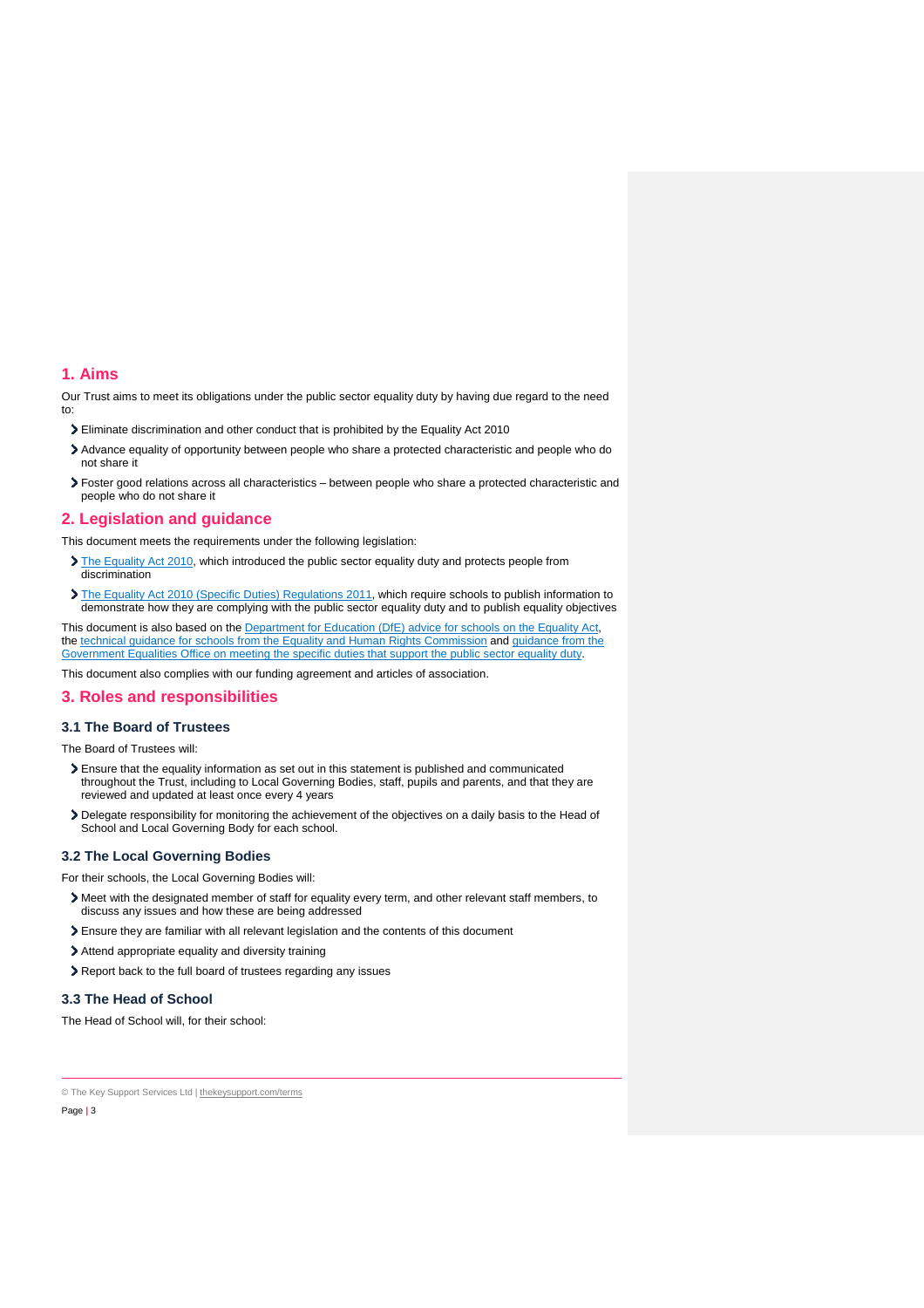Promote knowledge and understanding of the equality objectives amongst staff and pupils

Monitor success in achieving the objectives and report back to governors

Where the Head of School is the designated member of staff for equality, they will also:

- Report to the Local Governing Body every term to raise and discuss any issues
- I dentify any staff training needs, and deliver training as necessary

## **3.4 The designated member of staff for equality**

The designated member of staff for equality will, for their school:

- Support the Head of School in promoting knowledge and understanding of the equality objectives amongst staff and pupils
- Report to the Local Governing Body every term to raise and discuss any issues
- Support the Head of School in identifying any staff training needs, and deliver training as necessary

#### **3.5 All staff across the Trust**

All staff across the Trust are expected to have regard to this document and to work to achieve the objectives as set out in section 8.

## <span id="page-3-0"></span>**4. Eliminating discrimination**

The Trust is aware of its obligations under the Equality Act 2010 and complies with non-discrimination provisions.

Where relevant, our policies include reference to the importance of avoiding discrimination and other prohibited conduct.

Trustees, local governors and all staff are regularly reminded of their responsibilities under the Equality Act, for example during meetings. Where this has been discussed during a meeting it is recorded in the meeting

Each school has a designated member of staff for monitoring equality issues who regularly liaises with the Local Governing Body regarding any issues and make senior leaders and local governors aware of these as appropriate.

## <span id="page-3-1"></span>**5. Advancing equality of opportunity**

As set out in the DfE guidance on the Equality Act, the Trust aims to advance equality of opportunity by:

- Removing or minimising disadvantages suffered by people which are connected by a particular characteristic they have (e.g. pupils with disabilities, or gay pupils who are being subjected to homophobic bullying)
- Taking steps to meet the particular needs of people who have a particular characteristic (e.g. enabling Muslim pupils to pray at prescribed times)
- Encouraging people who have a particular characteristic to participate fully in any activities (e.g. encouraging all pupils to be involved in the full range of school societies)

#### **5.1 Publishing information about pupils**

In fulfilling this aspect of the duty, the Trust will, for every school:

Publish attainment data for each school each academic year showing how pupils with different characteristics are performing

© The Key Support Services Ltd | [thekeysupport.com/terms](https://thekeysupport.com/terms-of-use)

Page **|** 4

**Commented [AF1]:** If your school does not have a designated member of staff for equality, please remove this section  $-3.4$  – before sending to your LGB for approval.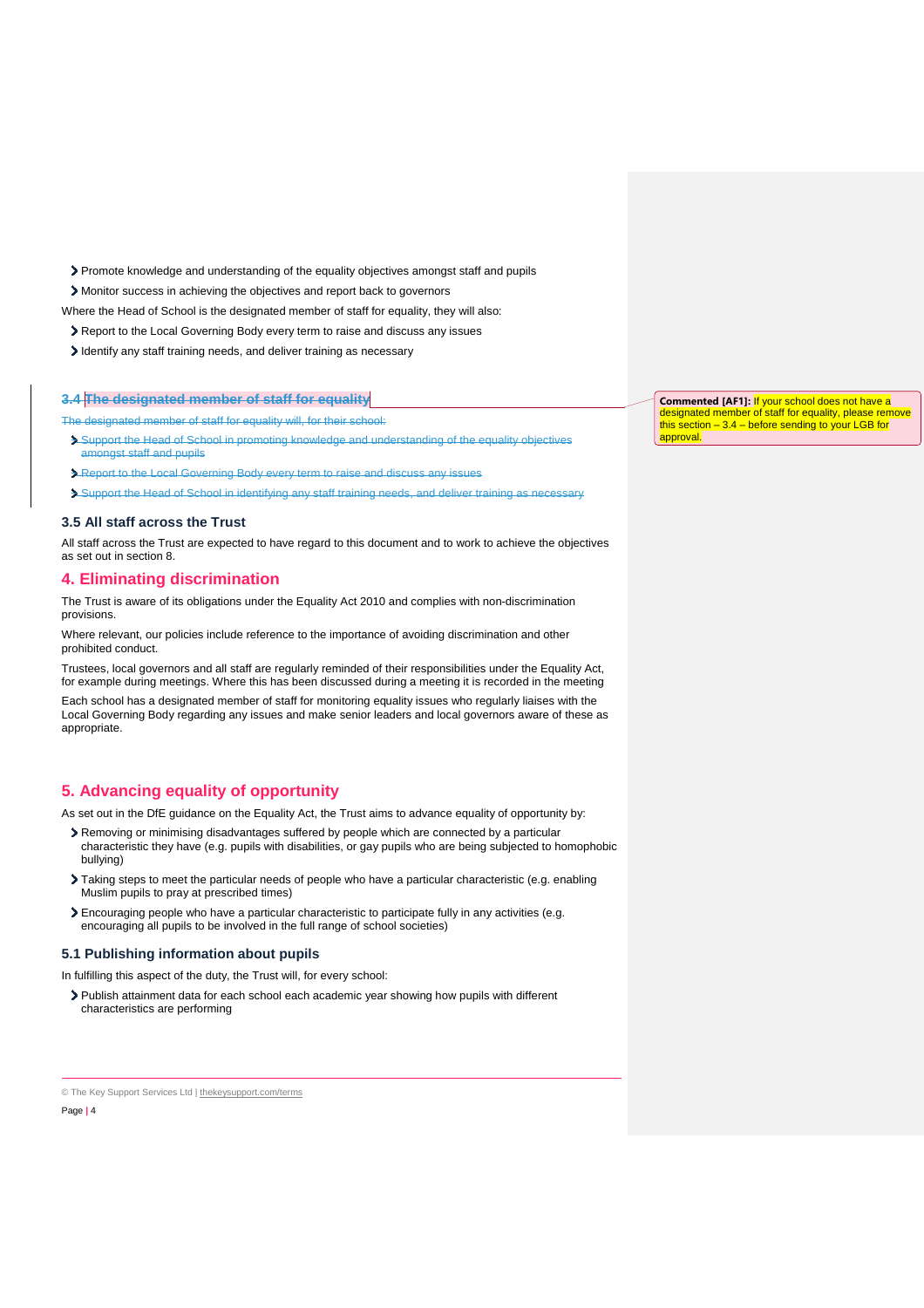- Analyse the above data to determine strengths and areas for improvement, implement actions in response and publish this information
- Make evidence available identifying improvements for specific groups (e.g. declines in incidents of homophobic or transphobic bullying)
- Publish further data about any issues associated with particular protected characteristics, identifying any issues which could affect our pupils

Relevant information about each school will be published on their individual websites.

#### **5.2 Publishing information about staff**

In addition to the information about pupils, we will consider how our activities as an employer affect staff with protected characteristics. As a Trust, we will publish information to show:

- The make-up of our workforce, with breakdowns of staff with different protected characteristics
- Gender pay-gap reporting and other pay equality issues
- Recruitment and retention rates for staff with different protected characteristics
- Applications for flexible working and their outcomes for staff with different protected characteristics
- Applications for learning and development opportunities and their outcomes for staff with different protected characteristics
- Grievances and disciplinary issues for staff with different protected characteristics
- Policies and programmes in place to address equality concerns from staff
- Information from staff surveys

We will make sure that with any data we publish to show how we meet our equality duties, individual staff or pupils will not be identifiable. This means we may suppress some data if it relates to a very small number of staff or pupils to preserve their confidentiality.

## <span id="page-4-0"></span>**6. Fostering good relations**

The Trust aims to foster good relations between those who share a protected characteristic and those who do not share it by:

- Promoting tolerance, friendship and understanding of a range of religions and cultures through different aspects of the curriculum. This includes teaching in RE, citizenship and personal, social, health and economic (PSHE) education, but also activities in other curriculum areas. For example, as part of teaching and learning in English/reading, pupils will be introduced to literature from a range of cultures
- Holding assemblies dealing with relevant issues. Pupils will be encouraged to take a lead in such assemblies, and we will also invite external speakers to contribute
- Making sure pupils work with their local community. This includes each school inviting leaders of local faith groups to speak at assemblies, and organising school trips and activities based around the local community
- Encouraging and implementing initiatives to deal with tensions between different groups of pupils within each school. For example, school councils have representatives from different year groups and are formed of pupils from a range of backgrounds. All pupils are encouraged to participate in their schools' activities, such as sports clubs. Schools also work with parents to promote knowledge and understanding of different cultures
- Schools and wider Trust develop links with people and groups who have specialist knowledge about particular characteristics, which helps inform and develop how they implement their approach

© The Key Support Services Ltd | [thekeysupport.com/terms](https://thekeysupport.com/terms-of-use)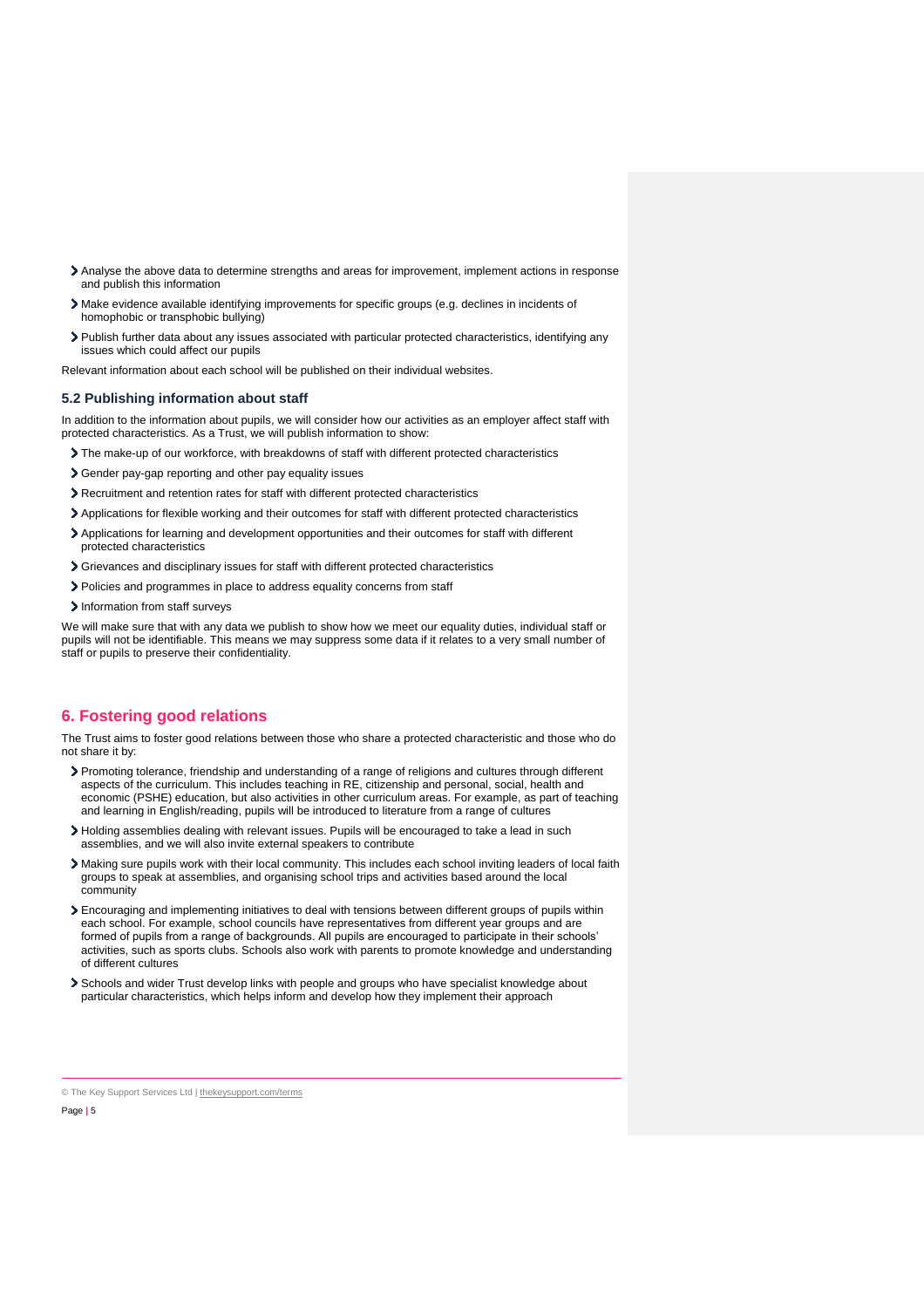## <span id="page-5-0"></span>**7. Equality considerations in decision-making**

The Trust ensures it has due regard to equality considerations whenever significant decisions are made. In all of our schools, we will always consider the impact of significant decisions on particular groups.

## <span id="page-5-1"></span>**8. Equality objectives**

*Objective 1: Undertake an analysis of recruitment data and trends with regard to race, gender and disability, and report on this to the staffing and pay sub-committee of the Board of Trustees (by December 2021)/LGB (July 2022).*

Why we have chosen this objective: We have identified a need to review our baseline data to inform prioritysetting and strategic foci. This is also linked to our focus on stakeholder voice and a need to create more robust data from which to analyse progress, areas for improvement, target interventions and make proactive system changes.

To achieve this objective, we plan to: develop communications re. the gathering of this data using high quality models and expert advice. We will then canvas all staff to provide opportunities for their data to be part of this reporting and, subsequently, shape and evaluate our strategy going forwards.

Progress we are making towards this objective:

December 2021

March 2022

July 2022

*Objective 2: Have in place a reasonable adjustment agreement for all staff with disabilities by July 2022, to meet their needs better and ensure that any disadvantages they experience are addressed.*

Why we have chosen this objective: this will be an opportunity to respond to the data from Objective 1 and further embed our Trust culture at all levels.

To achieve this objective, we plan to: use responses to HR to both encourage staff with disabilities to share these with us and for us to implement, monitor and review our reasonable adjustment agreements. Where training is needed for this to be achieved, this will be brokered, implemented and reviewed.

Progress we are making towards this objective:

December 2021

March 2022

July 2022

#### *Objective 3: Develop, implement and share a Menopause Policy and related practices across the Trust.*

Why we have chosen this objective: analysis of Gender Pay Gap report data demonstrates that a significant proportion of our staff are currently or will be experiencing perimenopause and menopause over the next few years. Initial, informal scoping has indicated that this would be a welcome development to enable staff to feel supported, confident and valued during this stage of their lives. It is also intended to support our wider development of work linked with this report.

To achieve this objective, we plan to: use best practice models to develop a model policy; develop an informal network run by staff for staff; provide relevant training for staff; to review our offers of support for staff from external partners to provide opportunities for staff to support each other and themselves.

Progress we are making towards this objective:

<sup>©</sup> The Key Support Services Ltd | [thekeysupport.com/terms](https://thekeysupport.com/terms-of-use)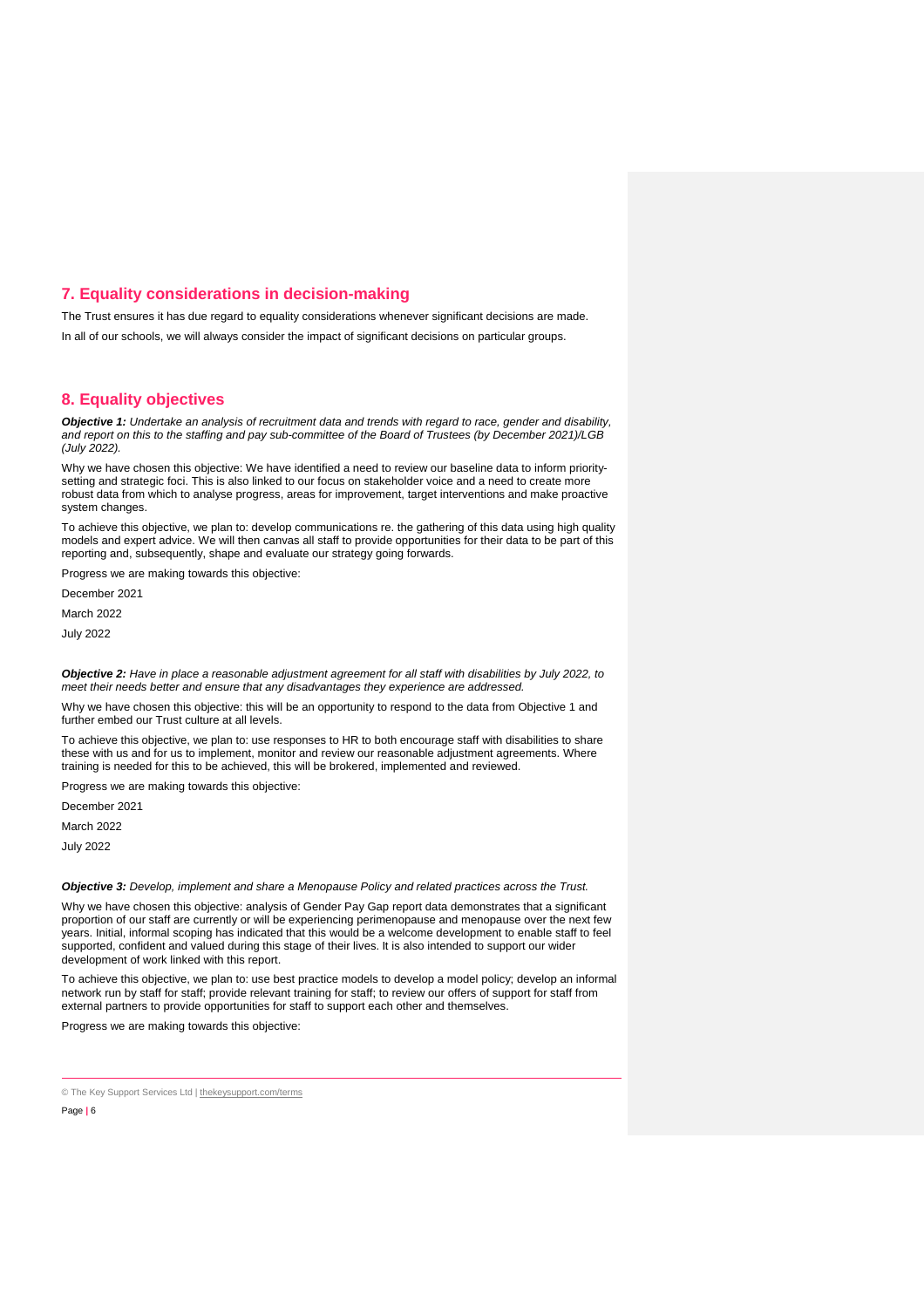December 2021 March 2022 July 2022

*Objective 4: Provide a virtual training module on equal opportunities and non-discrimination for all staff and governors by the beginning of the next academic year, including an additional set of training for staff and governors involved in recruitment and selection. Training evaluation data will show that 100% of those attending have a good understanding of the legal requirements.*

Why we have chosen this objective: to ensure that recruitment is inclusive and informed by best practice and to mirror our approach to safer recruitment; to

To achieve this objective, we plan to: support all senior school and Trust leaders to complete the AIM Level 2 EDI qualification by the end of the academic year; implement a requirement for all interview panels to include at least one person who holds the Level 2 EDI qualification; enable all staff and governors in the Trust and its schools to complete an online module on equal opportunities and non-discrimination via the National College platform; minutes; develop induction so that new staff receive training on the Equality Act as part of their induction, and all staff receive refresher training every Autumn Term, delivered primarily through the National College online CPD platform).

Progress we are making towards this objective:

December 2021

March 2022

July 2022

*Objective 5: Develop our use of Equality Impact Assessments as part of risk assessments when planning school trips and activities for all schools to have these as part of these processes by May 2022.* 

Why we have chosen this objective: to improve the ways in which we explicitly consider equality in our decision-making and to provide an opportunity to evaluate our practices in this area.

To achieve this objective, we plan to: develop an Equality Impact Assessment document to show and record how we have actively considered our equality duties and asked ourselves relevant questions; provide relevant training for staff to effectively use this tool; adapt current processes to include the Equality Impact Assessment; by the end of the year, ensure that records are completed by the member of staff organising the activity and are stored electronically with the completed risk assessment.

Progress we are making towards this objective:

December 2021

March 2022

July 2022

## <span id="page-6-0"></span>**9. Monitoring arrangements**

The Board of Trustees and CEO will update the equality information we publish, described in sections 4-7 above, at least every year.

This document will be reviewed by the Board of Trustees and CEO at least every 4 years.

The equality objectives will be reviewed and published by the Board of Trustees and CEO at least once every 4 years.

This document will be approved by the Board of Trustees.

<span id="page-6-1"></span>**10. Links with other policies**